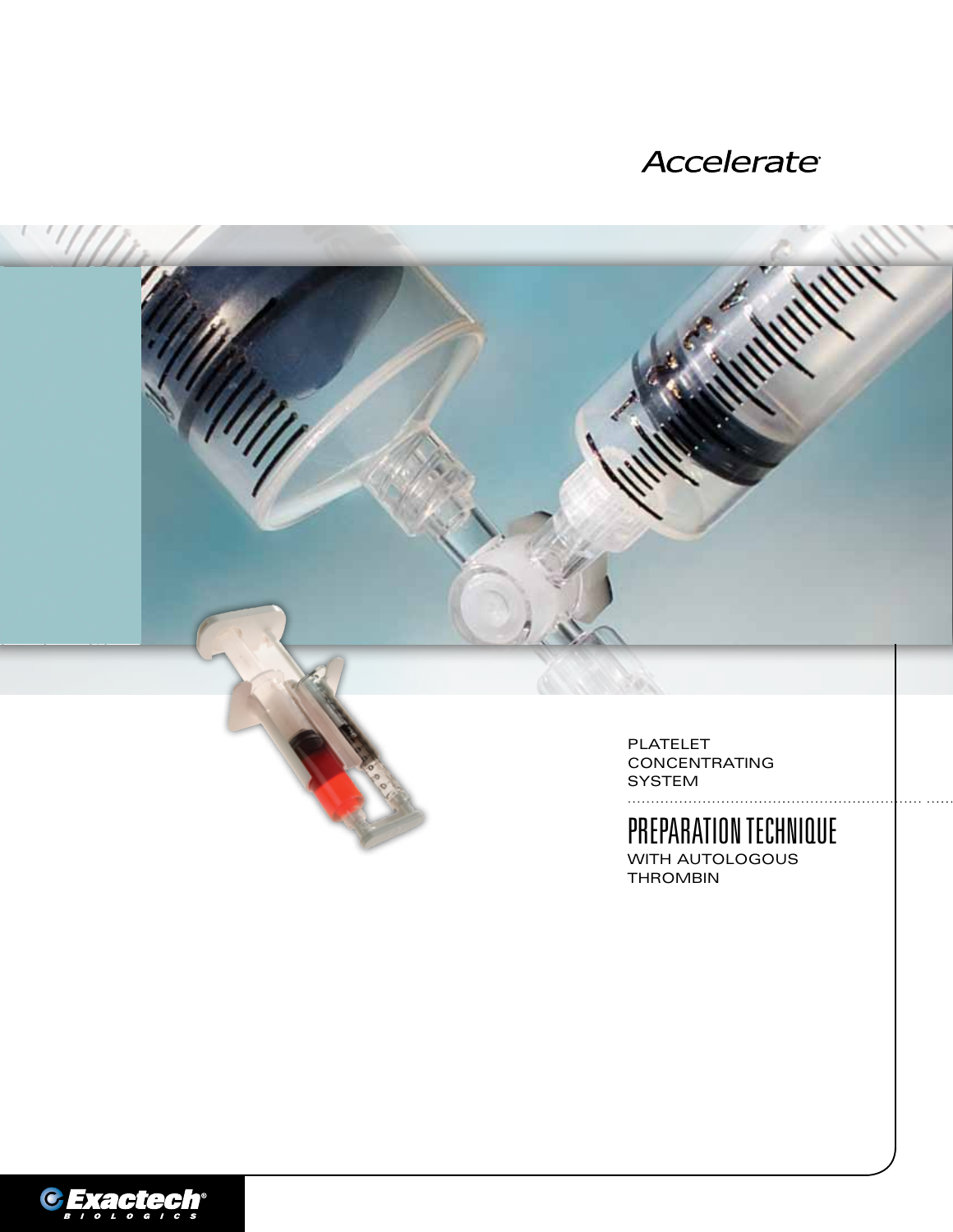### **Pre paration Technique**

#### **Pre paration ( Circulating Nurse)**

Aseptically transfer the PRP aspirating kit and applicator kit into the sterile field. If possible, this should be completed before the patient is in the room.

#### **Blood Draw ( A n Aesthesia Personnel)**

**Step 1:** Draw 8mL of anticoagulant into 60mL syringe.

**Step 2:** Attach and prime the apheresis needle with ACD-A.

**Step 3:** Draw 52mL of blood, filling the syringe to 60mL (52mL of blood and 8mL ACD-A). Gently mix the blood and anticoagulant.

#### **PRP Processing (Circulating Nurse)**

**Step 1:** Transfer the 60mL of blood and ACD-A into the blood separating tube. Fill the counterbalance with equivalent volume of water.

**Step 2:** Place both tubes in the centrifuge buckets at opposite ends of the rotor.

**Step 3:** Set the centrifuge to 2400 rpm, 12 minutes and 0 brake. Start the centrifuge *(Figure A)* .

**Step 4:** Once the centrifuge has stopped, mount the blood separator tube on the IV pole *(Figure B)* .

### **P RP and PPP Syringe A s piration in the STERILE FIELD (SCRUB PERSONNEL)**

**Step 1:** Connect one end of the extension line to the three-way valve assembly (the other two ends are connected to a 60mL syringe and 12mL syringe) *(Figure C)* .

**Step 2:** Connect the other end of the extension line from the sterile field to the blood separating tube.

**Step 3:** With the stopcock valve closed to the 12mL syringe, SLOWLY draw plasma into the 60mL syringe. This will draw down the aspiration disc inside the blood tube. Slow down when the aspiration disc meets the plasma/RBC interface. A red tint will enter the extension line. Stop when the red tint is about three-fourths into the line.

#### **PRP syringe**

**Step 4:** With the stopcock valve closed to the 60mL syringe, SLOWLY draw 6mL of PRP into the 12mL syringe.

#### **PPP syringe**

**Step 5:** Remove the PRP syringe and replace with an empty 12mL syringe.

#### **Figure A**



#### **Figure B**



**Figure C**



**Figure D**







**Figure F**

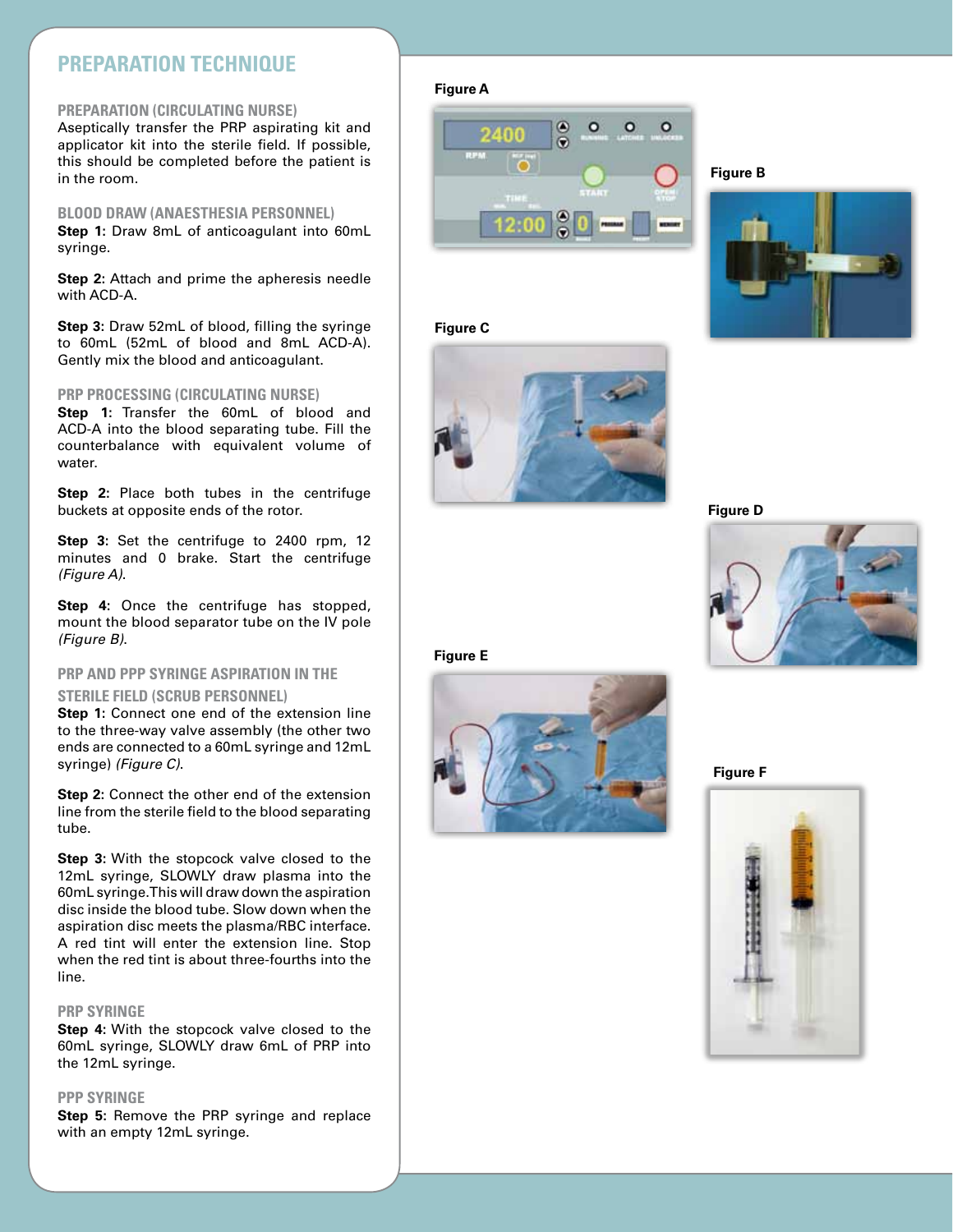#### **Figure G**



**Figure I**



**Figure H**



**Figure J**



**Figure K**



**Figure M**



**Step 6:** With the stopcock valve closed to the extension line, aspirate 10mL of plasma into the syringe. This is the PPP syringe *(Figure E)* .

**Make Autologous Thrombin**

**Step 1:** Collect 5cc of platelet-poor plasma (PPP).

**Step 2:** Collect 0.2cc of 10% CaCl 2

 $\bm{Note:}$  10% concentration = 100mg of CaCl<sub>2</sub>/mL) *(Figure F).*

**Step 3:** Transfer the 5cc of PPP to a glass tube *(Figure G)* .

**Step 4:** Transfer the 0.2cc of 10% CaCl<sub>2</sub> to a glass tube *(Figure H)*.

**Step 5:** Agitate vigorously by shaking and Invert the glass tube 5 times *(Figure I)* .

**Step 6:** Incubate the mixture at room temperature for 20 minutes or until a clot forms *(Figure J)* .

**Step 7:** Transfer the PPP clot to a collection cup *(Figure K)* .

**Step 8:** Collect 2cc of the supernatant as the autologous thrombin *(Figure L)* .

**Step 9:** Transfer 2cc of autologous thrombin into the sterile field.

## **PRP Applicator Assembly (Scrub Personnel)**

Combine 6cc of PRP with 1cc of autologous thrombin with a spray kit. After attaching the PRP syringe to the spray tip, pull the plunger back to the 10cc mark (introduce 4cc of air).

Mount the dispensing tips to the end of the PRP syringe and thrombin syringe. Attach the assembly into the holder *(Figure M)* .

#### **PPP Applicator Assembly**

#### **( Scru b Personnel)**

Aspirate 1mL of the calcified thrombin into the other 1cc syringe.

Mount the dispensing tips to the end of the PPP syringe and thrombin syringe. Attach the assembly into the holder.

**Spray the P RP and PPP (with autologous thrombin) onto site.** 

**Figure L**